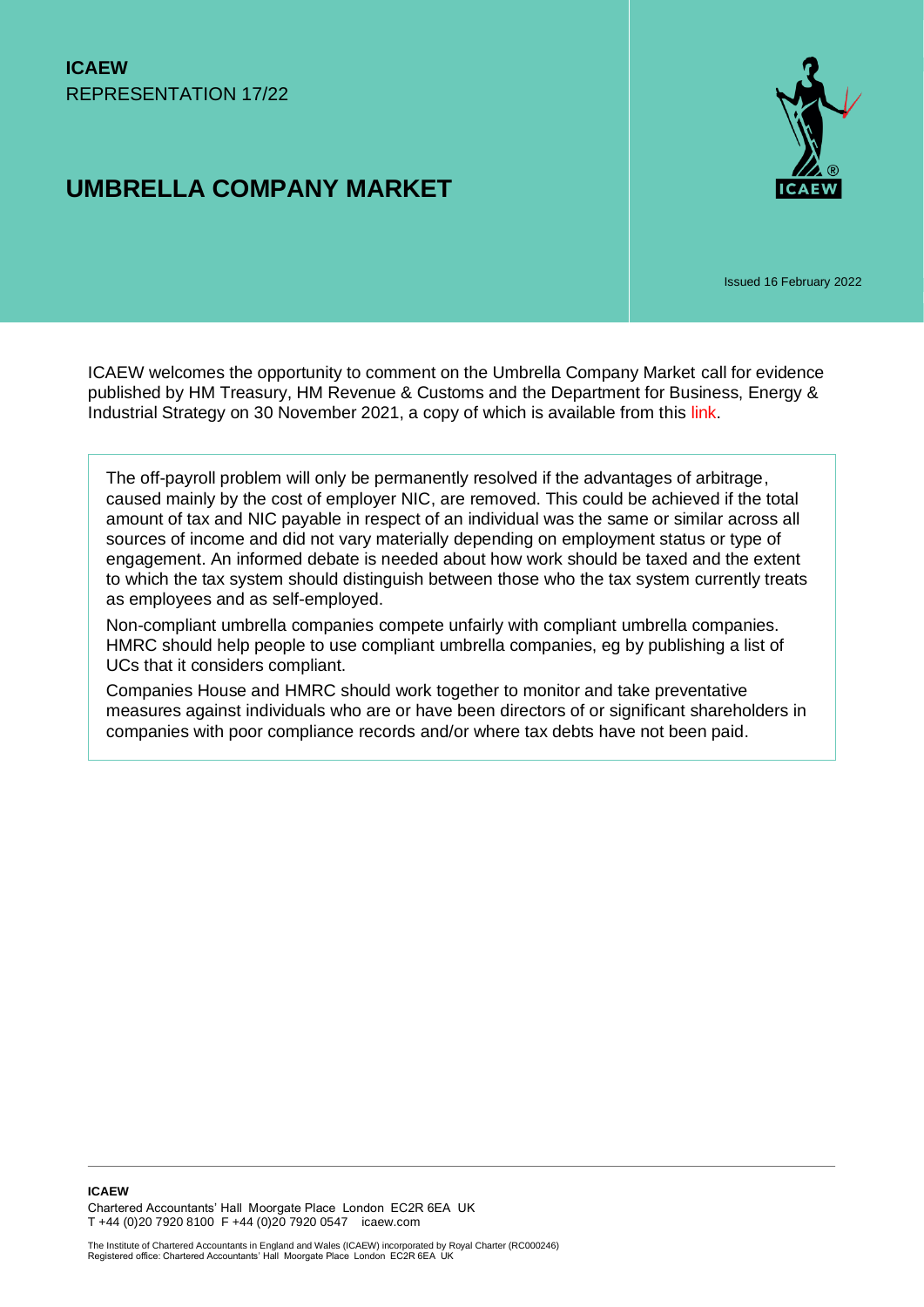This response of 16 February 2022 has been prepared by the ICAEW Tax Faculty. Internationally recognised as a source of expertise, the ICAEW Tax Faculty is a leading authority on taxation and is the voice of tax for ICAEW. It is responsible for making all submissions to the tax authorities on behalf of ICAEW, drawing upon the knowledge and experience of ICAEW's membership. The Tax Faculty's work is directly supported by over 130 active members, many of them well-known names in the tax world, who work across the complete spectrum of tax, both in practice and in business. ICAEW Tax Faculty's Ten Tenets for a Better Tax System, by which we benchmark the tax system and changes to it, are summarised in Appendix 1.

ICAEW is a world-leading professional body established under a Royal Charter to serve the public interest. In pursuit of its vision of a world of strong economies, ICAEW works with governments, regulators and businesses and it leads, connects, supports and regulates more than 157,800 chartered accountant members in over 147 countries. ICAEW members work in all types of private and public organisations, including public practice firms, and are trained to provide clarity and rigour and apply the highest professional, technical and ethical standards.

© ICAEW 2022

All rights reserved.

This document may be reproduced without specific permission, in whole or part, free of charge and in any format or medium, subject to the conditions that:

• it is appropriately attributed, replicated accurately and is not used in a misleading context;

• the source of the extract or document is acknowledged and the title and ICAEW reference number are quoted.

Where third-party copyright material has been identified application for permission must be made to the copyright holder. For more information, please contact: taxfac@icaew.com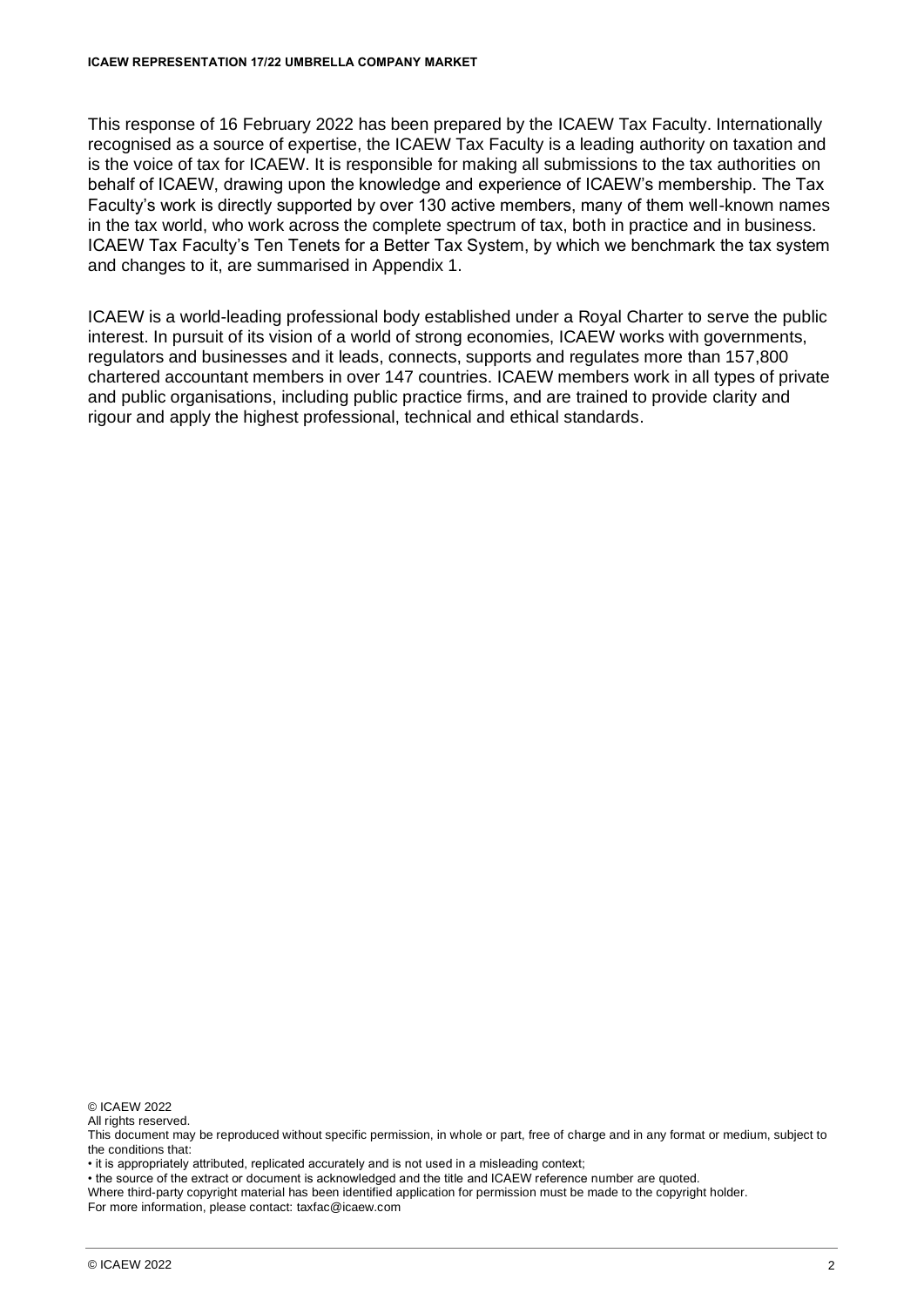### **KEY POINTS**

- 1. The off-payroll problem could be permanently resolved if the total amount of tax and NIC payable by individuals and the engagers of workers was the same or similar across all sources of income and did not vary materially depending on employment status or type of engagement.
- 2. This could be achieved by replacing NIC on employment income with a hirers' levy in respect of engagements with employees and the self-employed.
- 3. The fundamental difficulties underlying the taxation of work need to be properly addressed by informed debate about how work should be taxed and the extent to which the tax system should distinguish between those who the tax system currently treats as employees and as self-employed.
- 4. Compliance would also be enhanced if the taxation of work and the off-payroll working regime complied with our *Ten Tenets for a Better Tax System* by which we benchmark the tax system and changes to it (summarised in Appendix 1), in particular, it needs to be simple (Tenet 2), certain (Tenet 3) and the tax/NIC easy to collect and calculate (Tenet 4).
- 5. Non-compliant umbrella companies (UCs) compete unfairly with compliant UCs by undercutting their fees. HMRC needs to consider ways to encourage engagers and workers to use the compliant UCs, for example by publishing a list of UCs that it considers compliant.
- 6. Companies House (CH) and HMRC should work together to monitor directors and shareholders, for example to check whether tax debts, especially PAYE debts from companies with common directors and or shareholders, are correct and being paid on time, and take preventative measures against individuals who are or have been directors of or significant shareholders in companies with poor compliance records.

### **GENERAL POINTS**

### **A long-term solution is needed**

- 7. The fundamental difficulties underlying the taxation of work remain. The off-payroll problem will only be permanently resolved if the advantages of tax and NIC arbitrage caused by the cost of employer NIC are removed.
- 8. This could be achieved if the total amount of tax and NIC payable by individuals and the engagers of workers was the same or similar across all sources of income and did not vary materially depending on employment status or type of engagement.
- 9. Compliance would also be enhanced if the taxation of work and the off-payroll working regime complied with our *Ten Tenets for a Better Tax System* by which we benchmark the tax system and changes to it, summarised in the Appendix; in particular, it needs to be simple (Tenet 2), certain (Tenet 3) and the tax/NIC easy to collect and calculate (Tenet 4).
- 10. Ultimately, these problems can only be properly addressed by an informed debate about how work should be taxed and the extent to which the tax system should distinguish between those who the tax system currently treats as employees and as self-employed.

### **Problems faced by parties in the labour chain**

- 11. Some in the labour market are under the mistaken impression that HMRC approves umbrella companies (UCs).
- 12. HMRC's guidance says that all parties, especially clients, should undertake due diligence of the labour supply chain. This is not possible, not least owing to data protection law, which does not seem to be taken into account in HMRC's guidance.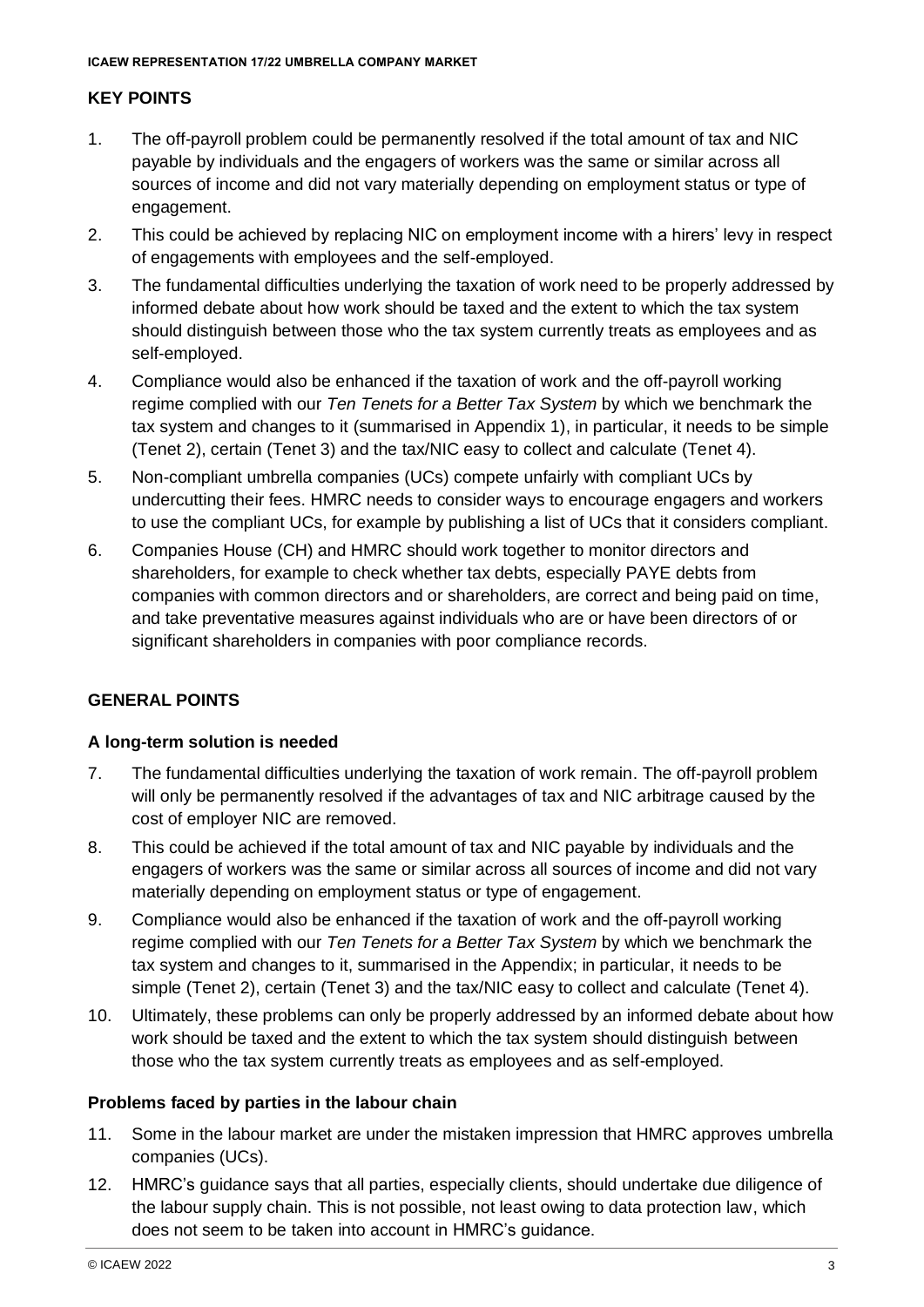- 13. Contractors are told by clients and employment agencies to enrol with a UC. How are contractors supposed to check whether an agency or a UC is reputable?
- 14. Many think that if a lawyer has said something it must be right, but employment and tax law are separate specialisms and most lawyers do not know about both of these areas.
- 15. Save where the end client is the fee-payer, it is impossible to reconcile gross amounts shown on payslips without information from every party in the chain, which the client and contractor have no means to obtain. Most people do not understand payslips and have an implicit trust that they are correct.

### **Action needed by government**

- 16. HMRC should manage the tax system on a timely business. The Department currently does not administer PAYE in the timescales required by those operating payroll. Merely encouraging businesses to perform HMRC's functions is counterproductive and is leading to lack of trust in the tax system and HMRC.
- 17. Outsourcing by HMRC of labour supply chain compliance to those in the labour chains is probably not unexpected given HMRC's historically poor enforcement of the April 2000 IR35 rules. However, such outsourcing is unlikely to increase tax compliance. HMRC needs to take more direct enforcement action against suspected wrongdoers – merely adding yet more regulation is fruitless.
- 18. Companies House (CH) and HMRC should work together to monitor directors and shareholders, for example to check whether tax debts, especially PAYE debts from companies with common directors and or shareholders, are correct and being paid on time, and take preventative measures against individuals who are or have been directors of or significant shareholders in companies with poor compliance records.
- 19. CH should undertake pre-incorporation and ongoing compliance checks to prevent unsuitable people setting up companies, eg, check how many other directorships are/have been held and the compliance history of their companies.
- 20. Non-compliant UCs compete unfairly with compliant UCs by undercutting them. HMRC should consider ways to encourage end clients and contractors to use the compliant UCs, for example by publishing a list of UCs that it considers compliant.
- 21. To help people understand their payslips and remittance advices, financial and tax education is needed in schools, colleges and on courses for vocational qualifications.
- 22. As previously advised to government, the only sustainable way to resolve the off-payroll problem is to better align the tax and NIC implications of work. This could be achieved by replacing NIC on employment income with a hirers' levy in respect of engagements with employees and the self-employed. A long term rethink is needed.

## **ANSWERS TO SPECIFIC QUESTIONS**

23. We have not answered Questions 1 to 36 as they are aimed at those using UCs.

### **Chapter 4 Tax Non-Compliance in the Umbrella Company Market**

### *Question 37: How could the government support or encourage employment businesses and end clients to do more to ensure tax compliance in their supply chain?*

24. HMRC should manage the tax system on a timely business. They currently do not administer PAYE in the timescales required by those operating payroll. Merely encouraging businesses to perform HMRC's functions is counterproductive and is leading to lack of trust in the tax system and HMRC.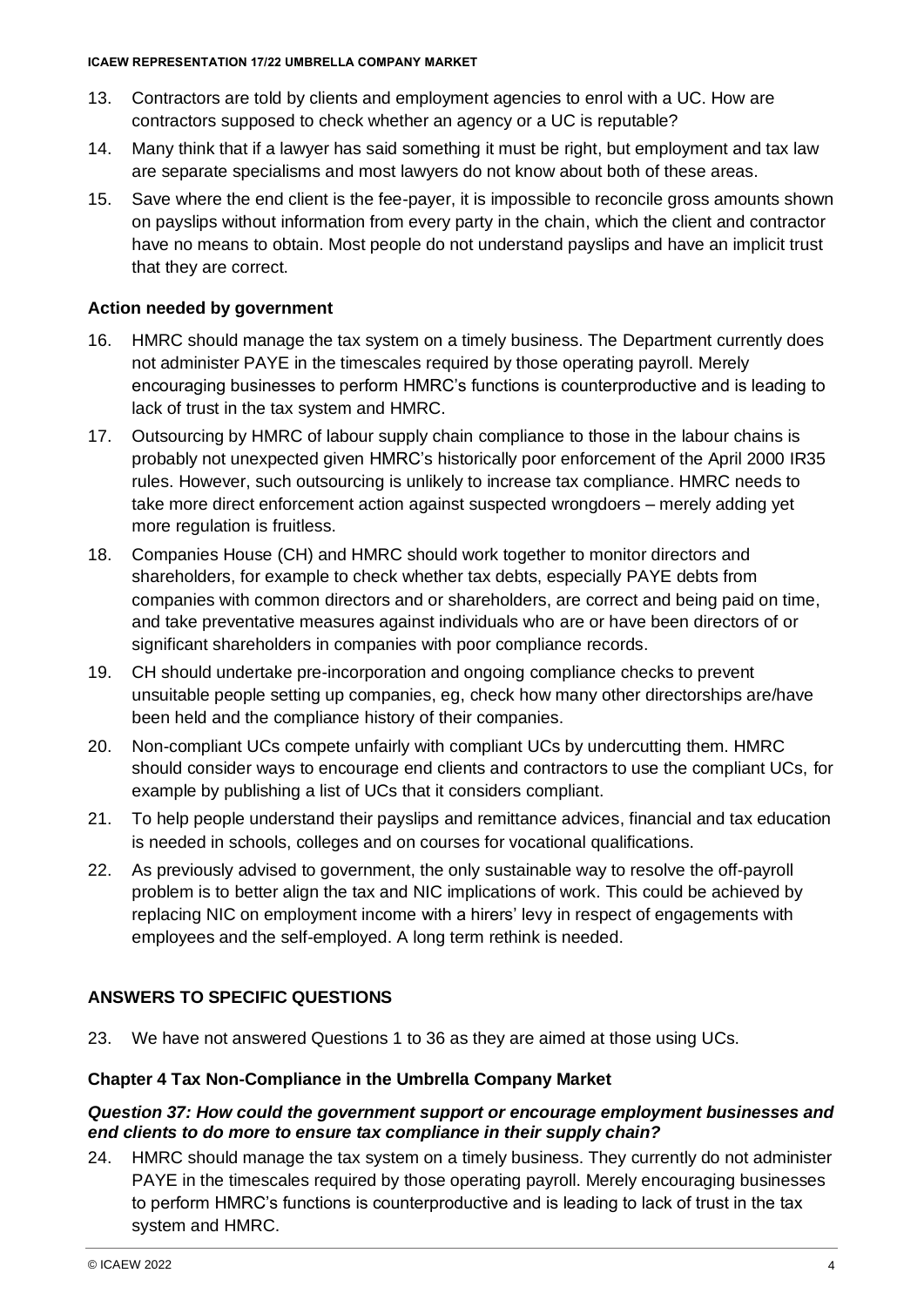#### **ICAEW REPRESENTATION 17/22 UMBRELLA COMPANY MARKET**

- 25. Companies House (CH) and HMRC should work together, eg, are tax debts, especially PAYE debts, from companies with the same directors/shareholders correct and being paid on time?
- 26. CH should undertake pre-incorporation and ongoing compliance checks to prevent unsuitable people setting up companies, eg, how many other directorships are held and what is the compliance history of their companies.
- 27. HMRC needs to help end clients and contractors determine whether UCs are compliant, for example by publishing a list of UCs that it considers compliant.
- 28. Please refer also to our comments above under General Points.

### *Question 38: What further steps, if any, do you think HMRC and government should take to prevent or tackle non-compliant models outlined in this section?*

- 29. As we have previously recommended, the only way to resolve the off-payroll problem is to equalise the tax and NIC implications of work. One way to achieve this would be to replace NIC with a hirers' levy in respect of engagements with employees and the self-employed.
- 30. The call for evidence is written as if all UCs were non-compliant. The reality is that noncompliant UCs compete unfairly with compliant UCs and therefore HMRC should consider ways to encourage businesses to use the compliant UCs.
- 31. Please refer also to our comments above under General Points.